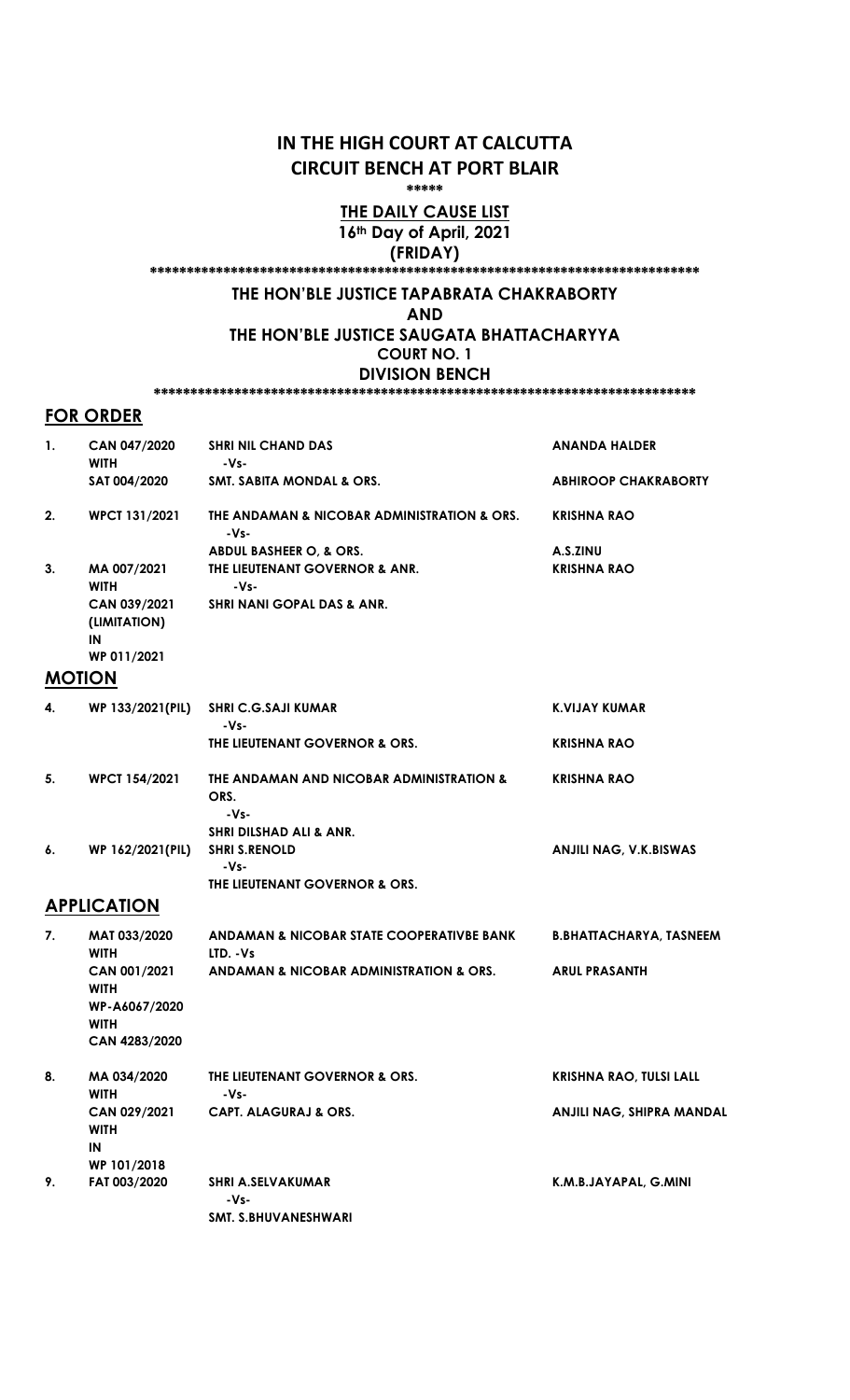10. CAN 043/2021 SMT. M.DAMAYANTI (STAY) MAT 010/2021 IN WP 005/2021 -Vs-SMT. S.KEDERAMMA & ORS.

# **CONTEMPT PETITION**

11. CPAN 009/2021 IN CAN 007/2018 IN MA 005/2018 SHRI MATHEW JOSEPH -Vs-SHRI RAMESH KUMAR, TEHSILDAR A.S.ZINU

ANJILI NAG, SHIPRA MANDAL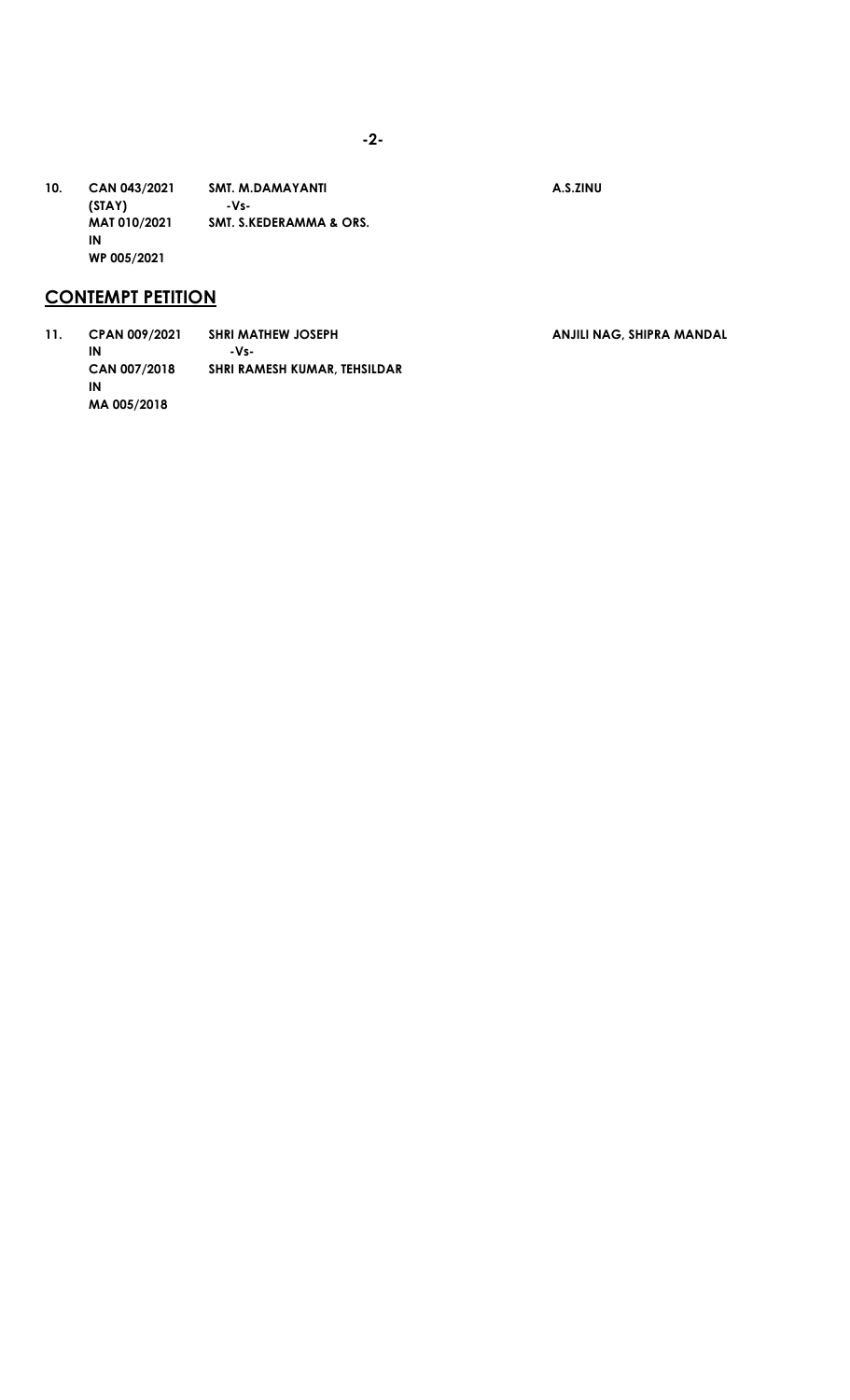## IN THE HIGH COURT AT CALCUTTA CIRCUIT BENCH AT PORT BLAIR

\*\*\*\*\*

#### **THE DAILY CAUSE LIST** 16th Day of April, 2021 (FRIDAY)

#### \*\*\*\*\*\*\*\*\*\*\*\*\*\*\*\*\*\*\*\*\*\*\*\*\*\*\*\*\*\*\*\*\*\*\*\*\*\*\*\*\*\*\*\*\*\*\*\*\*\*\*\*\*\*\*\*\*\*\*\*\*\*\*\*\*\*\*\*\*\*\*\*\*\*\*\*\*\*\*\*\*

#### THE HON'BLE JUSTICE TAPABRATA CHAKRABORTY COURT NO. I SINGLE BENCH

\*\*\*\*\*\*\*\*\*\*\*\*\*\*\*\*\*\*\*\*\*\*\*\*\*\*\*\*\*\*\*\*\*\*\*\*\*\*\*\*\*\*\*\*\*\*\*\*\*\*\*\*\*\*\*\*\*\*\*\*\*\*\*\*\*\*\*\*\*\*\*\*\*\*\*\*\*\*\*\*\*

### **MOTION**

| 1.  | WP 094/2020        | <b>SHRI JOHN EKKA &amp; ORS.</b><br>-Vs-                                               | <b>GOPALA BINNU KUMAR</b>     |
|-----|--------------------|----------------------------------------------------------------------------------------|-------------------------------|
|     |                    | THE UNION OF INDIA & ORS.                                                              | <b>KRISHNA RAO</b>            |
| 2.  | WP 096/2020        | <b>SHRI P.VAIKUNTA RAO</b><br>-Vs-                                                     | <b>GOPALA BINNU KUMAR</b>     |
|     |                    | THE UNION OF INDIA & ORS.                                                              | <b>KRISHNA RAO</b>            |
| 3.  | CO 006/2021        | <b>SHRI ABDUL ALEEM</b><br>-Vs-                                                        | N.A.KHAN                      |
|     |                    | <b>SHRI P.K.SATHYAN</b>                                                                |                               |
| 4.  | WP-A 146/2021      | SMT. PALANIAMMAL<br>$-Vs-$                                                             | RAKESH KUMAR, SRIJA DAS       |
|     |                    | THE HON'BLE LT. GOVERNOR & ORS.                                                        |                               |
| 5.  | WP-A 151/2021      | SMT. V.PANDI SELVI<br>-Vs-                                                             | RAKESH KUMAR, SRIJA DAS       |
|     |                    | THE ANDAMAN AND NICOBAR ADMINISTRATION & ORS.                                          |                               |
| 6.  | WP-A 152/2021      | <b>SHRI ARULANDY</b><br>-Vs-                                                           | RAKESH KUMAR, SRIJA DAS       |
|     |                    | THE ANDAMAN AND NICOBAR ADMINISTRATION & ORS.                                          |                               |
| 7.  | WP-A 153/2021      | <b>SHRI RAKESH KUMAR YADAV</b><br>-Vs-                                                 | RAKESH KUMAR, SRIJA DAS       |
|     |                    | THE ANDAMAN AND NICOBAR ADMINISTRATION & ORS.                                          |                               |
| 8.  | WP 145/2021        | <b>SHRI C.MOOSA</b><br>$-Vs-$                                                          | <b>GOPALA BINNU KUMAR</b>     |
|     |                    | THE ANDAMAN AND NICOBAR ADMINISTRATION & ORS.                                          |                               |
| 9.  | WP 159/2021        | <b>SHRI ARUN MISHRA</b><br>$-Vs-$                                                      | <b>K.VIJAY KUMAR</b>          |
| 10. | WP 161/2021        | THE ANDAMAN AND NICOBAR ADMINISTRATION & ORS.<br>M/S THANGAVELU TRADERS & ANR.<br>-Vs- | <b>ANJILI NAG, V.K.BISWAS</b> |
|     |                    | THE ANDAMAN AND NICOBAR ADMINISTRATION & ORS.                                          |                               |
|     | <b>APPLICATION</b> |                                                                                        |                               |
| 11. | AP 005/2021        |                                                                                        |                               |
|     |                    | M/S T.T.TRADING COMPANY & ANR.<br>-Vs-                                                 | ANJILI NAG, SHIPRA MANDAL     |
|     |                    | THE ANDAMAN AND NICOBAR ADMINISTRATION &<br>ANR.                                       | <b>KRISHNA RAO</b>            |
| 12. | AP 006/2021        | M/S M.K.DEVELOPERS<br>$-Vs-$                                                           | <b>S.K.GOLDER</b>             |
|     |                    | JOINT DIRECTOR (CONTRACTS) FOR ACCEPTING<br><b>OFFICER(CHIEF ENGINEER)</b>             |                               |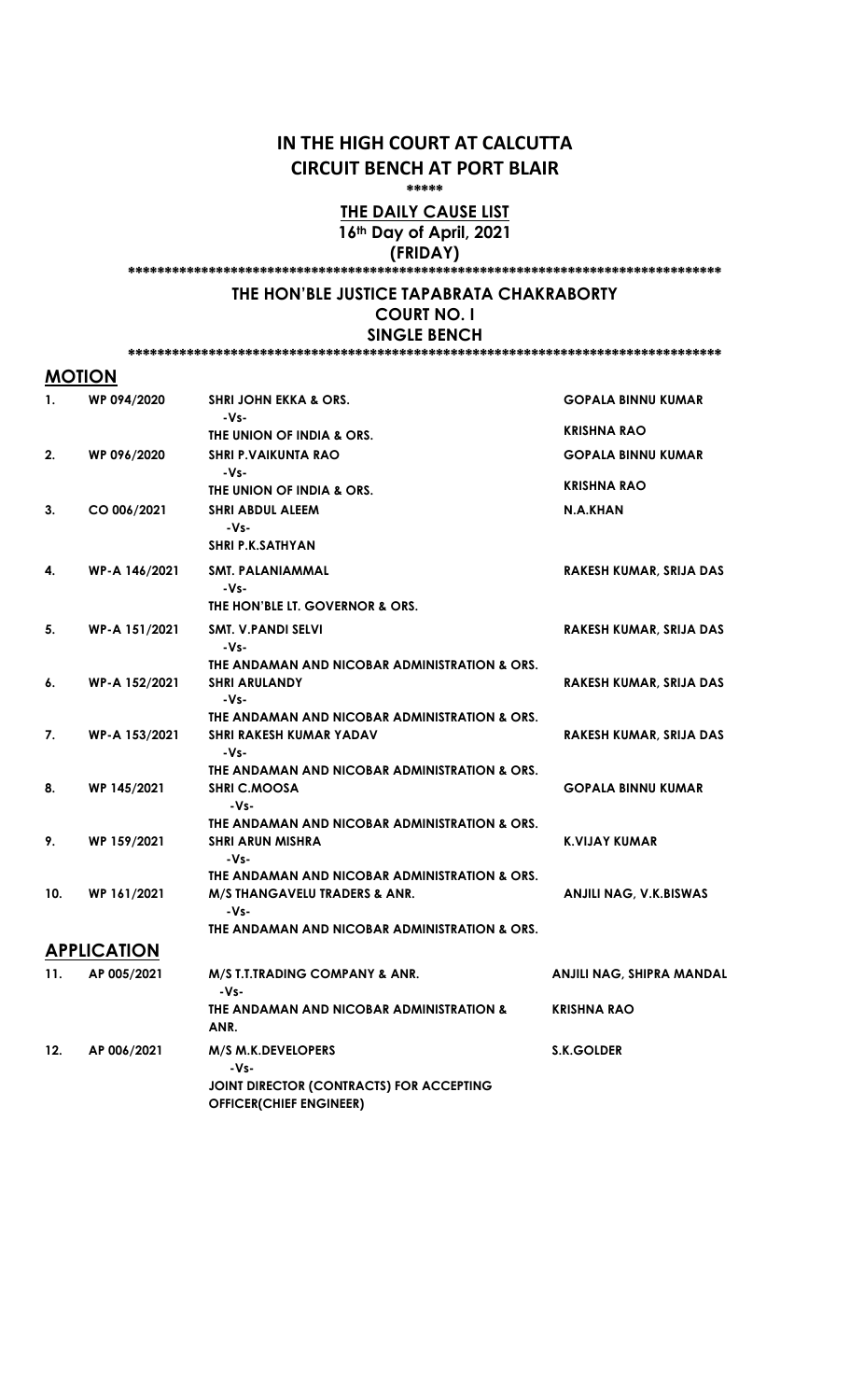## IN THE HIGH COURT AT CALCUTTA CIRCUIT BENCH AT PORT BLAIR

\*\*\*\*\*

**THE DAILY CAUSE LIST** 16th Day of April, 2021 (FRIDAY)

#### \*\*\*\*\*\*\*\*\*\*\*\*\*\*\*\*\*\*\*\*\*\*\*\*\*\*\*\*\*\*\*\*\*\*\*\*\*\*\*\*\*\*\*\*\*\*\*\*\*\*\*\*\*\*\*\*\*\*\*\*\*\*\*\*\*\*\*\*\*\*\*\*\*\*\*\*\*\*\*\*\*

### THE HON'BLE JUSTICE SAUGATA BHATTACHARYYA COURT NO. II

SINGLE BENCH \*\*\*\*\*\*\*\*\*\*\*\*\*\*\*\*\*\*\*\*\*\*\*\*\*\*\*\*\*\*\*\*\*\*\*\*\*\*\*\*\*\*\*\*\*\*\*\*\*\*\*\*\*\*\*\*\*\*\*\*\*\*\*\*\*\*\*\*\*\*\*\*\*\*\*\*\*\*\*\*\*

**MOTION** 

| 1.  | WP 233/2019<br><b>WITH</b>         | <b>SHRI SHUBHAM RAJ</b><br>-Vs-               | <b>ANJILI NAG</b>                   |
|-----|------------------------------------|-----------------------------------------------|-------------------------------------|
|     | <b>CAN 085/2020</b><br><b>WITH</b> | THE MEDICAL COUNCIL OF INDIA & ORS.           | TASNEEM, RAJINDER SINGH, A.K.MANDAL |
|     | CAN 016/2021                       |                                               |                                     |
| 2.  | WP 095/2020                        | SMT. ANITA XESS<br>-Vs-                       | <b>GOPALA BINNU KUMAR</b>           |
|     |                                    | THE UNION OF INDIA & ORS.                     | KRISHNA RAO, AJAY KUMAR MANDAL      |
| 3.  | WP 097/2020                        | <b>SHRI P.YADAVA RAO</b><br>-Vs-              | <b>GOPALA BINNU KUMAR</b>           |
|     |                                    | THE UNION OF INDIA & ORS.                     | KRISHNA RAO, AJAY KUMAR MANDAL      |
|     | WP 103/2021                        |                                               |                                     |
| 4.  |                                    | <b>SHRI SUKH DEV SINGH &amp; ORS.</b><br>-Vs- | ANJILI NAG, SHIPRA MANDAL           |
|     |                                    | THE LIEUTENANT GOVERNOR & ORS.                | <b>ARUL PRASANTH</b>                |
| 5.  | WP 115/2021                        | <b>SHRI ABDUL GAFFAR &amp; ORS</b><br>-Vs-    | ANJILI NAG, SHIPRA MANDAL           |
|     |                                    | THE LIEUTENANT GOVERNOR & ORS.                | <b>ARUL PRASANTH</b>                |
| 6.  | WP-A 126/2021                      | SMT. PAVITRA KUMARI<br>-Vs-                   | K.M.B.JAYAPAL, G.MINI               |
|     |                                    | THE ANDAMAN & NICOBAR ADMINISTRATION & ORS.   | AJAY KUMAR MANDAL                   |
| 7.  | WP 127/2021                        | <b>SHRI R.DILLESWAR RAO</b><br>-Vs-           | <b>S.GLORIA MARY</b>                |
|     |                                    | THE HON'BLE LIEUTENANT GOVERNOR & ORS.        | AJAY KUMAR MANDAL                   |
| 8.  | WP 129/2021                        | <b>SHRI MURUGESHAN</b><br>-Vs-                | <b>K.VIJAY KUMAR</b>                |
|     |                                    | THE ANDAMAN AND NICOBAR ADMINISTRATION & ORS. | <b>KRISHNA RAO</b>                  |
| 9.  | WP-A 155/2021                      | SMT. SEEMA DEVI<br>-Vs-                       | K.M.B.JAYAPAL, G.MINI               |
|     |                                    | THE ANDAMAN & NICOBAR ADMINISTRATION & ANR.   | AJAY KUMAR MANDAL                   |
| 10. | WP-A 157/2021                      | <b>SMT. P.ACHAMMA</b><br>-Vs-                 | K.M.B.JAYAPAL, G.MINI               |
|     |                                    | THE ANDAMAN & NICOBAR ADMINISTRATION & ANR.   | AJAY KUMAR MANDAL                   |
| 11. | WP 2751/2021<br><b>WITH</b>        | <b>INDIAN RED CROSS SOCIETY</b><br>-Vs-       | <b>MOHD. TABRAIZ</b>                |
|     | CAN 019/2021                       | ANDAMAN & NICOBAR ADMINISTRATION & ORS.       | <b>KRISHNA RAO</b>                  |
| 12. | WP 156/2021                        | <b>SHRI SANJAY KUMAR</b><br>-Vs-              | R.P.GOBIND, S.C.MISHRA              |
|     |                                    | THE ANDAMAN AND NICOBAR ADMINISTRATION & ORS. |                                     |